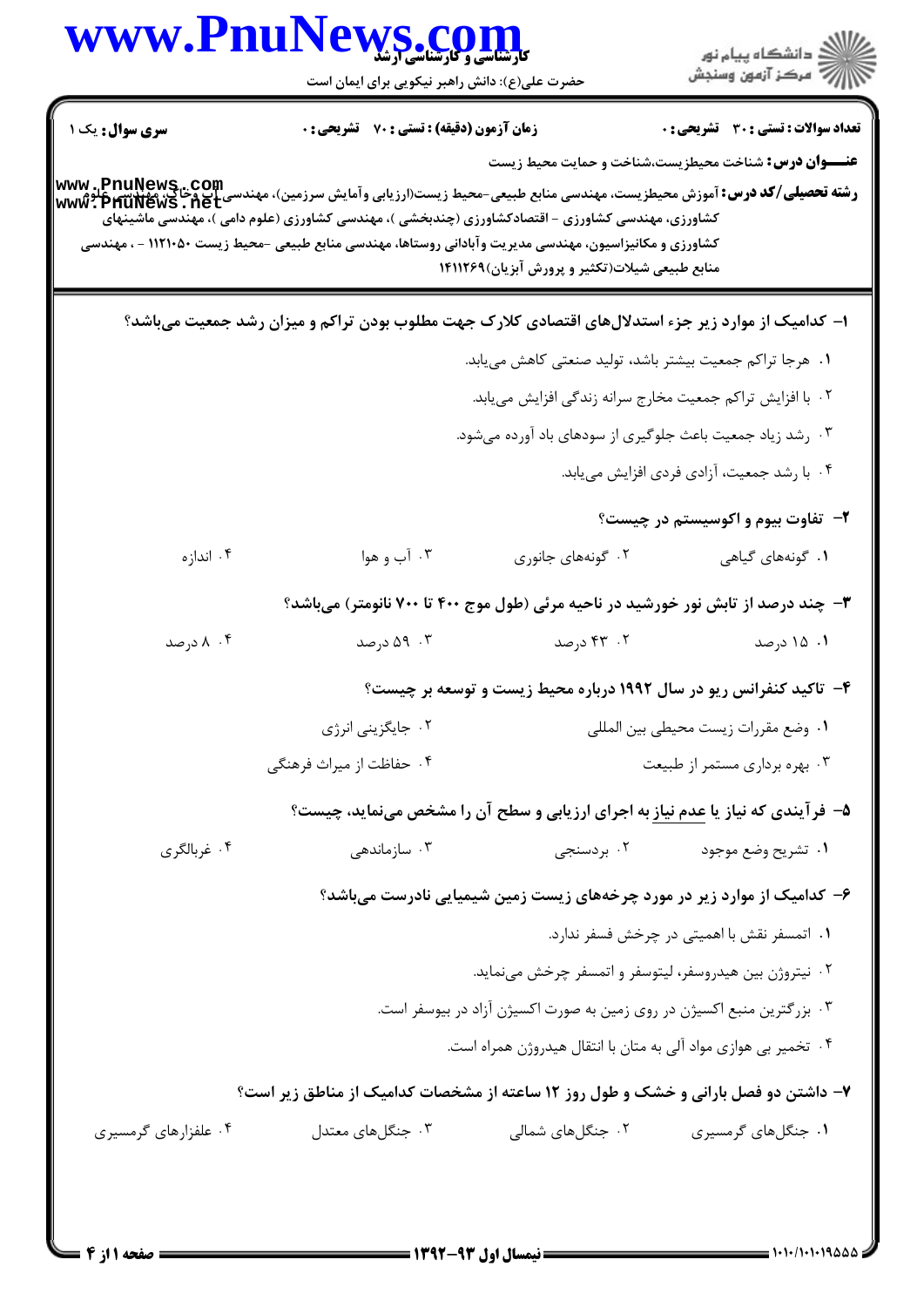## www.PnuNews.com

ے<br>کا اللہ کا استگاہ پیام نور<br>کا اللہ میکز آزمون وسنجش

حضرت علی(ع): دانش راهبر نیکویی برای ایمان است

| <b>سری سوال : ۱ یک</b>                                                                                                                                                                                                                  | زمان آزمون (دقیقه) : تستی : 70 ٪ تشریحی : 0                                                                   |                                                                              |                                                                  | <b>تعداد سوالات : تستی : 30 ٪ تشریحی : 0</b> |
|-----------------------------------------------------------------------------------------------------------------------------------------------------------------------------------------------------------------------------------------|---------------------------------------------------------------------------------------------------------------|------------------------------------------------------------------------------|------------------------------------------------------------------|----------------------------------------------|
| <b>رشته تحصیلی/کد درس:</b> آموزش محیطزیست، مهندسی منابع طبیعی-محیط زیست(ارزیابی وآمایش سرزمین)، مهندســـــــــــــــ<br>Www . PfiuNews . net<br>Www . PfiuNews . الاطرم دامی )، مهندسی کشاورزی (چندبخشی )، مهندسی کشاورزی (علوم دامی )، | کشاورزی و مکانیزاسیون، مهندسی مدیریت وآبادانی روستاها، مهندسی منابع طبیعی –محیط زیست ۱۱۲۱۰۵۰ – ، مهندسی       | منابع طبیعی شیلات(تکثیر و پرورش آبزیان) ۱۴۱۱۲۶۹                              | <b>عنــــوان درس:</b> شناخت محیطزیست،شناخت و حمایت محیط زیست     |                                              |
|                                                                                                                                                                                                                                         |                                                                                                               |                                                                              | ۸– کدامیک از موارد زیر در مورد تکامل نادرست میباشد؟              |                                              |
|                                                                                                                                                                                                                                         |                                                                                                               | ۰۱ تکامل کلان عبارت است از تغییرات چشمگیری که در ژنوتیپ موجودات رخ میدهد.    |                                                                  |                                              |
|                                                                                                                                                                                                                                         |                                                                                                               | ۰۲ تکامل خرد در نتیجه عواملی چون جفتگیری غیرتصادفی به وجود میآید.            |                                                                  |                                              |
|                                                                                                                                                                                                                                         |                                                                                                               | ۰۳ نظهور بال و پر طی تکامل پرندگان از خزندگان بیانگر تکامل کلان میباشد.      |                                                                  |                                              |
|                                                                                                                                                                                                                                         |                                                                                                               | ۰۴ تکامل کلان در نتیجه جدایی جغرافیایی جمعیتها صورت میپذیرد.                 |                                                                  |                                              |
|                                                                                                                                                                                                                                         | ۹– ″سوزاندن زغال سنگ <u>نامرغوب</u> باعث آلودگی هوا و کوتاهی عمر موجودات میگردد.″ این جمله اشاره به کدامیک از |                                                                              | توجیههای حفاظت محیط زیستی دارد؟                                  |                                              |
| ۰۴ اخلاقی                                                                                                                                                                                                                               | ۰۳ زیباشناختی                                                                                                 |                                                                              | ۰۲ اکولوژیکی                                                     | ٠١. منفعت طلبانه                             |
|                                                                                                                                                                                                                                         |                                                                                                               | ∙ا− کدامیک از موارد زیر جزء اعضای شورای عالی حفاظت محیط زیست <u>نمیباشد؟</u> |                                                                  |                                              |
| ۰۴ وزیر بهداشت                                                                                                                                                                                                                          | ۰۳ وزیر آموزش و پرورش                                                                                         |                                                                              | ٠٢ وزير صنايع                                                    | ۰۱ رئیس جمهور                                |
|                                                                                                                                                                                                                                         | 1۱- سازشهایی که در نحوه کار و عمل اندامها با شرایط محیط و نیازهای گونه ایجاد میشود، چه نامیده میشود؟          |                                                                              |                                                                  |                                              |
|                                                                                                                                                                                                                                         | ۰۲ سازشهای فیزیولوژیک                                                                                         |                                                                              |                                                                  | ۰۱ سازشهای ریخت شناسی                        |
|                                                                                                                                                                                                                                         | ۰۴ سازشهای رفتاری                                                                                             |                                                                              |                                                                  | ۰۳ سازشهای بیوشیمیایی                        |
|                                                                                                                                                                                                                                         |                                                                                                               |                                                                              | ۱۲- کدامیک از موارد زیر در مورد تکامل واگرا صحیح میباشد؟         |                                              |
|                                                                                                                                                                                                                                         |                                                                                                               | ۰۱ در اکوسیستمهایی که از نظر جغرافیایی از هم دور هستند، به وجود آمدهاند.     |                                                                  |                                              |
|                                                                                                                                                                                                                                         |                                                                                                               | ۰۲ مراحل تکاملی یکسانی را طی میکنند ولی فاقد صفات مشترک هستند.               |                                                                  |                                              |
|                                                                                                                                                                                                                                         |                                                                                                               | ۰۳ مراحل تکاملی جداگانهای دارند ولی برخی از صفات مشترک را حفظ میکنند.        |                                                                  |                                              |
|                                                                                                                                                                                                                                         |                                                                                                               | ۰۴ مراحل تکاملی جداگانهای دارند ولی فاقد صفات مشترک هستند.                   |                                                                  |                                              |
|                                                                                                                                                                                                                                         | ۱۳– طبق بر آورد ریکر (۱۹۷۰) بیشترین مقدار تولیدی بافتهای زنده در اقیانوسهای جهان مربوط به کدام گزینه میباشد؟  |                                                                              |                                                                  |                                              |
| ۰۴ مصرفکنندگان ثالثه                                                                                                                                                                                                                    | ۰۳ ماهیهای کوچک                                                                                               | ۰۲ زئوپلانکتونها                                                             |                                                                  | ٠١ فيتوپلانكتونها                            |
|                                                                                                                                                                                                                                         |                                                                                                               |                                                                              | ۱۴– کدامیک از موارد زیر در مورد انقلاب سبز <u>نادرست</u> میباشد؟ |                                              |
|                                                                                                                                                                                                                                         | ۰۲ در نتیجه تغییرات در شیوههای تامین غذا بوده است.                                                            |                                                                              | ۰۱ در سالهای ۱۹۴۰ تا ۱۹۶۰ اتفاق افتاد.                           |                                              |
|                                                                                                                                                                                                                                         | ۰۴ تقریباً ۹۰ درصد تولید جهانی غله افزایش یافت.                                                               |                                                                              | ۰۳ سبب افزایش تنوع زیستی و ژنتیکی گردید.                         |                                              |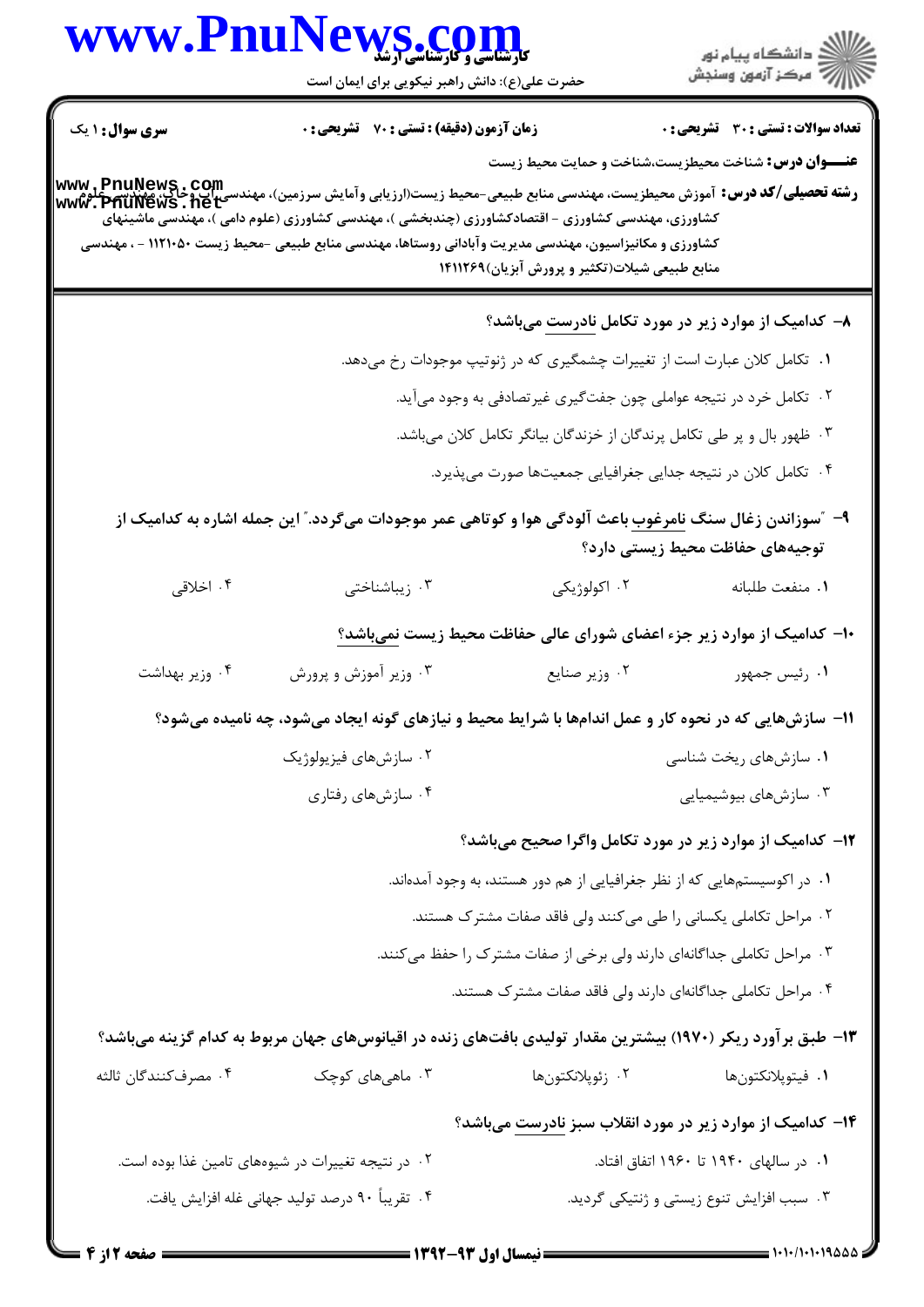|                        | www.PnuNews.com<br>حضرت علی(ع): دانش راهبر نیکویی برای ایمان است                                                                                                                                                                                                                                                                                                                          |                                                                                                                | ِ<br>∭ دانشڪاه پيام نور<br>∭ مرڪز آزمون وسنڊش |  |
|------------------------|-------------------------------------------------------------------------------------------------------------------------------------------------------------------------------------------------------------------------------------------------------------------------------------------------------------------------------------------------------------------------------------------|----------------------------------------------------------------------------------------------------------------|-----------------------------------------------|--|
| <b>سری سوال : ۱ یک</b> | زمان آزمون (دقیقه) : تستی : 70 ٪ تشریحی : 0                                                                                                                                                                                                                                                                                                                                               |                                                                                                                | تعداد سوالات : تستى : 30 قشريحى : 0           |  |
|                        | <b>www , PnuNews , Com</b><br><b>رشته تحصیلی/کد درس:</b> آموزش محیطزیست، مهندسی منابع طبیعی-محیط زیست(ارزیابی وآمایش سرزمین)، مهندسی آب وخاک، مهندس<br>www . PnuNews . net<br>کشاورزی، مهندسی کشاورزی - اقتصادکشاورزی (چندبخشی )، مهندسی کشاورزی (علوم دامی )، مهندسی ماشینهای<br>کشاورزی و مکانیزاسیون، مهندسی مدیریت وآبادانی روستاها، مهندسی منابع طبیعی –محیط زیست ۱۱۲۱۰۵۰ – ، مهندسی | <b>عنــــوان درس:</b> شناخت محیطزیست،شناخت و حمایت محیط زیست<br>منابع طبیعی شیلات(تکثیر و پرورش آبزیان)۱۴۱۱۲۶۹ |                                               |  |
|                        |                                                                                                                                                                                                                                                                                                                                                                                           | ۱۵– کدامیک از موارد زیر جزء عوامل افزایش دهنده تنوع نمیباشد؟                                                   |                                               |  |
| ۰۴ رقابت               | ۰۳ مراحل میانی توالی                                                                                                                                                                                                                                                                                                                                                                      | ۰۲ تنوع غذایی                                                                                                  | ۰۱ آشفتگیهای معتدل                            |  |
|                        |                                                                                                                                                                                                                                                                                                                                                                                           | ۱۶– مکتب تغییر و تحول تدریجی گونهها توسط کدام دانشمند پایه گذاری شده است؟                                      |                                               |  |
| ۰۴ لامارک              | ۰۳ ارسطو                                                                                                                                                                                                                                                                                                                                                                                  | ۰۲ گزنوفون                                                                                                     | ٠١ داروين                                     |  |
|                        | ۱۷- کدامیک از موارد زیر جزء تنوع گونهای محسوب نمیشود؟                                                                                                                                                                                                                                                                                                                                     |                                                                                                                |                                               |  |
| ۰۴ چیرگی گونه          | ۰۳ يکنواختى گونه                                                                                                                                                                                                                                                                                                                                                                          | ۰۲ تنوع ژنتیکی                                                                                                 | ۰۱ غنای گونه                                  |  |
|                        |                                                                                                                                                                                                                                                                                                                                                                                           | ۱۸– کدامیک از موارد زیر بزرگترین مخزن آبی دنیاست؟                                                              |                                               |  |
| ۰۴ آبهای زیرزمینی      | ۰۳ دریاچه                                                                                                                                                                                                                                                                                                                                                                                 | ۰۲ کوه های یخی                                                                                                 | ۰۱ اقيانوس ها                                 |  |
|                        | ۱۹– طبق نظریه کدام دانشمند از ترکیب مولکولهای آلی کوچکتر، مولکولهای بزرگتر ایجاد میشوند که احتمال شگلگیری آنها                                                                                                                                                                                                                                                                            | روی سطوح سنگی و رسی بیشتر از دریاهای اولیه است؟                                                                |                                               |  |
| ۰۴ لاما,ک              | ۰۳ اوپارین                                                                                                                                                                                                                                                                                                                                                                                | ۰۲ کلا <sub>ر</sub> ک                                                                                          | ۰۱ هارلديوردي                                 |  |
|                        |                                                                                                                                                                                                                                                                                                                                                                                           | ۲۰– استپها (علفزارهای خشک) دارای چه خصوصیاتی هستند؟                                                            |                                               |  |
|                        | ۰۲ تابستان داغ و زمستان سرد                                                                                                                                                                                                                                                                                                                                                               |                                                                                                                | ۰۱ دارای بارشهای بیش از ۱۰۰۰ میلیمتر          |  |
|                        | ۰۴ فلور آنها شامل سوزنی برگان، شیپوری و میناست                                                                                                                                                                                                                                                                                                                                            |                                                                                                                | ۰۳ با گیاهانی معمولاً خیلی کمتر از یک فوت     |  |
|                        |                                                                                                                                                                                                                                                                                                                                                                                           | <b>۲۱</b> - سردترین بیوم که به دلیل یخبندانهایش مورد توجه است، چه نام دارد؟                                    |                                               |  |
| ۰۴ علفزار              | ۰۳ توندرا                                                                                                                                                                                                                                                                                                                                                                                 | ۰۲ تانگا                                                                                                       | ۰۱ بیابان                                     |  |
|                        | 22-  منطقه میانی نزدیک سطح آب، که به وسیله منطقه ساحلی احاطه شده است، چه نام دارد؟                                                                                                                                                                                                                                                                                                        |                                                                                                                |                                               |  |
| Limnetic . ۴           | Profundal .                                                                                                                                                                                                                                                                                                                                                                               | Litoral .                                                                                                      | Wetland .                                     |  |
|                        |                                                                                                                                                                                                                                                                                                                                                                                           | ۲۳- نقطه اوج توالي که از مراحل قبلي پايدارتر است، چه نام دارد؟                                                 |                                               |  |
| ۰۴ لکگی مزمن           | ۰۳ آلوژنیک                                                                                                                                                                                                                                                                                                                                                                                | ۰۲ اتوژنیک                                                                                                     | ۰۱ کلیماکس                                    |  |